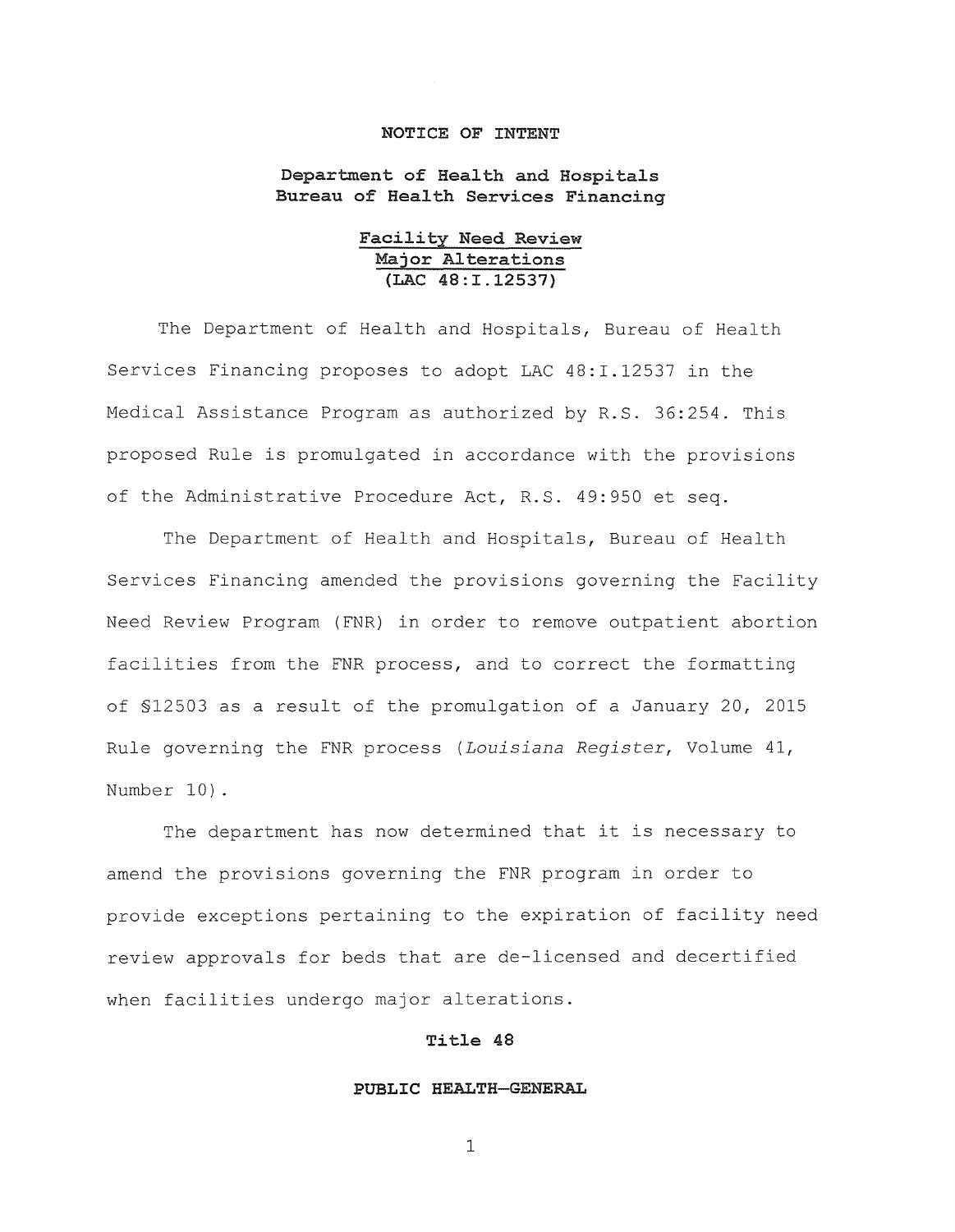**Part I. General Administration Subpart 5. Health Planning** 

**Chapter 125. Facility Need Review** 

**Subchapter F. Exception Criteria for Bed Approvals** 

**§12537. Temporary Inactivation Due to Major Alterations.** 

A. A licensed nursing facility, ICF/ID or Level IV ARCP which is undergoing major alterations to its physical plant may request a temporary inactivation of a certain number of the facility's facility need review (FNR) bed approvals provided that:

1. The nursing facility, ICF/ID or Level IV ARCP submits a written request to the licensing agency of the department seeking temporary inactivation of a certain number of its FNR bed approvals. Such written request shall include the following:

a. a statement that the nursing facility, ICF/ID or Level IV ARCP is undergoing major alterations to ensure or enhance the health, safety and welfare of the residents;

b. a statement that the major alterations to the nursing facility, ICF/ID or Level IV ARCP will cause a certain number of beds to be de-licensed and decertified;

c. an attestation that the alterations are the sole causal factor in the request for temporary inactivation of the FNR bed approvals;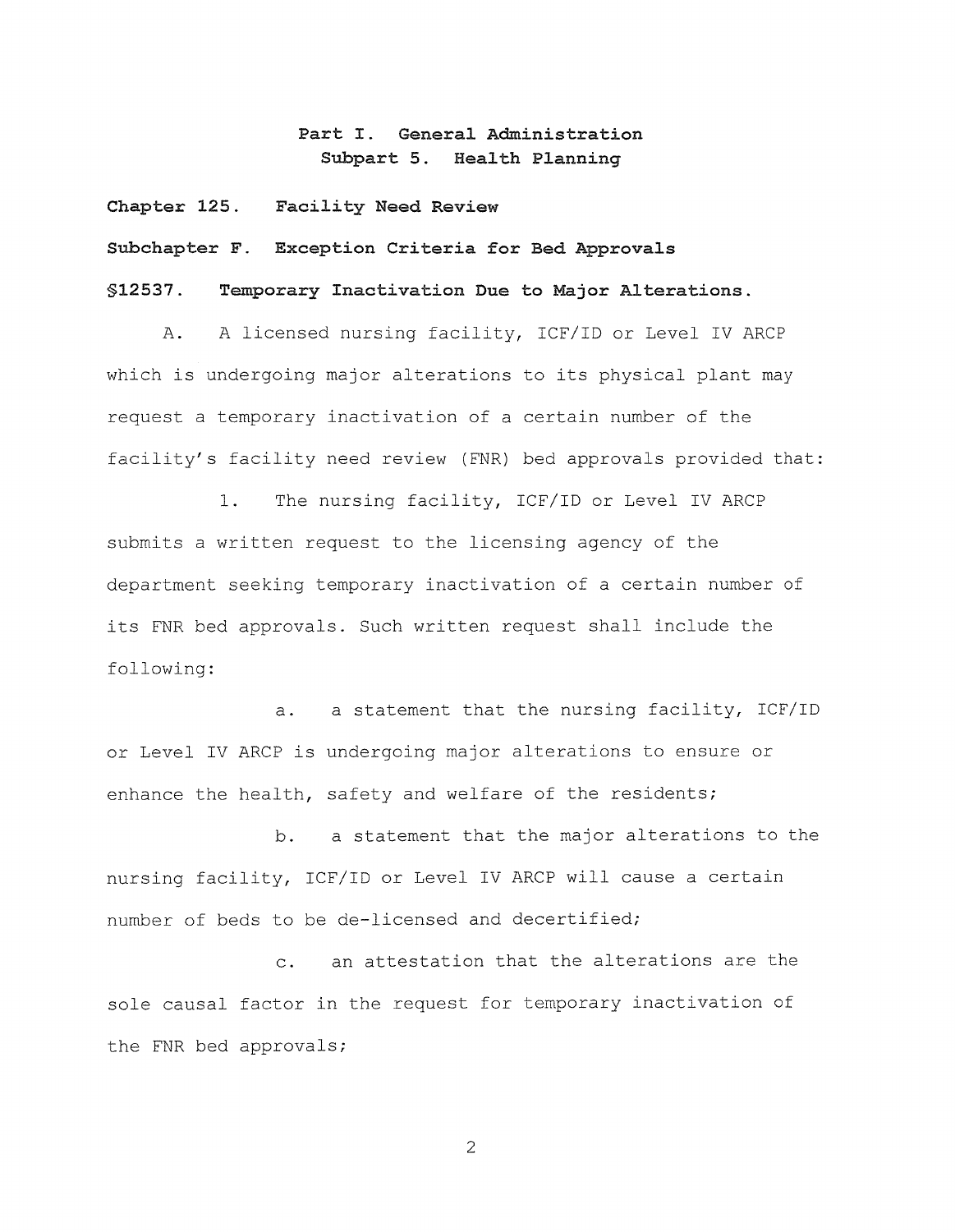d. the anticipated start date of the temporary inactivation of the FNR bed approvals;

e. the anticipated end date of the temporary inactivation of the FNR bed approvals; and

f. the number of FNR bed approvals requested to be inactivated temporarily.

2. Upon receiving a completed written request by a facility for temporary inactivation of a certain number of FNR bed approvals, the department shall review the request to determine whether the request satisfies the requirements of this section. If the requirements of this section are met, the department shall issue a notice of temporary inactivation of a certain number of the facility's FNR bed approvals.

3. Upon completion of the major alterations, the facility shall submit to the department a completed written request to reinstate the FNR bed approvals that were inactivated due to the major alterations to the facility.

> Note: The FNR bed approvals capacity, after major alterations are completed, shall not exceed the FNR bed approvals capacity of the nursing facility, ICF/ID or Level IV ARCP at the time of the request to temporarily inactivate a certain number of its FNR bed approvals prior to the major alterations.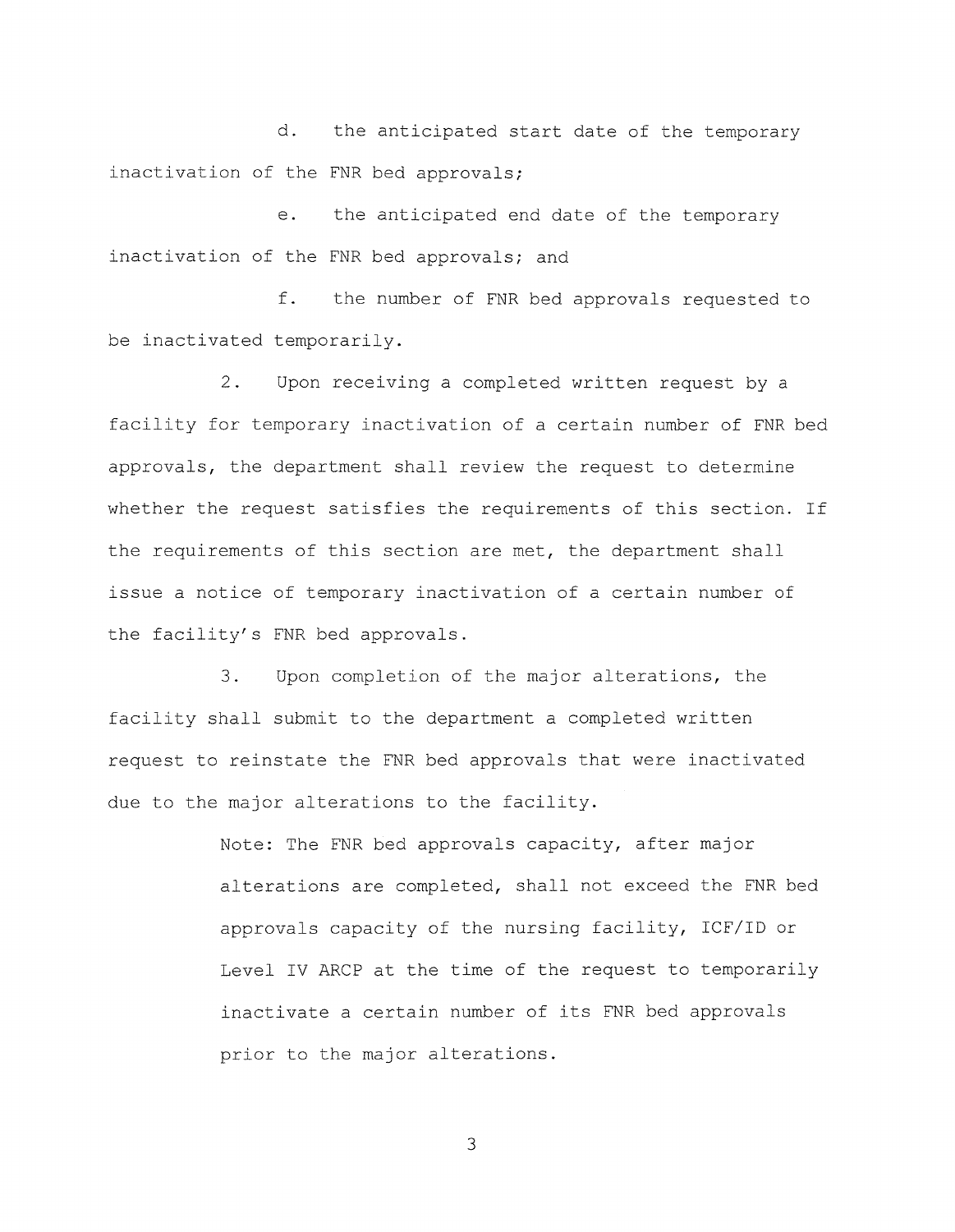4. The provisions of this Subsection shall not apply to a nursing facility, ICF/ID or Level IV ARCP which has voluntarily surrendered its license or has voluntarily disenrolled the facility's beds from Medicaid.

5. There shall be no effect upon the Medicaid reimbursement rate of a nursing facility or an ICF/ID that is undergoing major alterations pursuant to this rule during the period of the inactivation of the FNR approval.

AUTHORITY NOTE: 40:2116. Promulgated in accordance with R.S.

HISTORICAL NOTE: Promulgated by the Department of Health and Hospitals, Bureau of Health Services Financing, LR 42:

In compliance with Act 1183 of the 1999 Regular Session of the Louisiana Legislature, the impact of this proposed Rule on the family has been considered. It is anticipated that this proposed Rule will have no impact on family functioning, stability and autonomy as described in R.S. 49:972.

In compliance with Act 854 of the 2012 Regular Session of the Louisiana Legislature, the poverty impact of this proposed Rule has been considered. It is anticipated that this proposed Rule will have no impact on child, individual, or family poverty in relation to individual or community asset development as described in R.S. 49:973.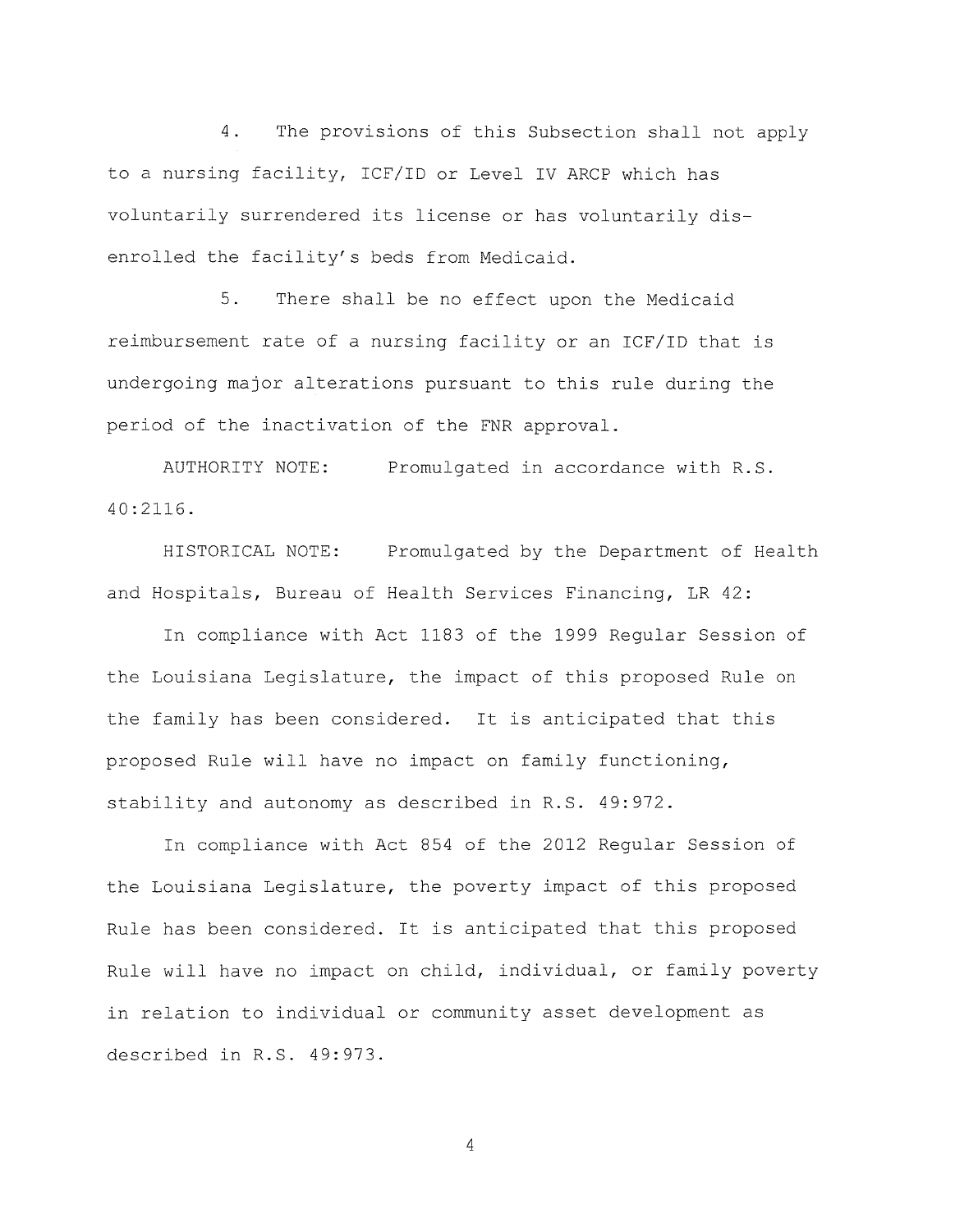In compliance with House Concurrent Resolution (HCR) 170 of the 2014 Regular Session of the Louisiana Legislature, the provider impact of this proposed Rule has been considered. It is anticipated that this proposed Rule will have no impact on the staffing level requirements or qualifications required to provide the same level of service, no direct or indirect cost to the provider to provide the same level of service, and will have no impact on the provider's ability to provide the same level of service as described in HCR 170.

Interested persons may submit written comments to Cecile Castello, Health Standards Section, P.O. Box 3767, Baton Rouge, LA 70821 or by email to MedicaidPolicy@la.gov. Ms. Castello is responsible for responding to inquiries regarding this proposed Rule. A public hearing on this proposed Rule is scheduled for Wednesday, June 29, 2016 at 9:30 a.m. in Room 118, Bienville Building, 628 North Fourth Street, Baton Rouge, LA. At that time all interested persons will be afforded an opportunity to submit data, views or arguments either orally or in writing. The deadline for receipt of all written comments is 4:30 p.m. on the next business day following the public hearing.

Rebekah E. Gee MD, MPH

# Secretary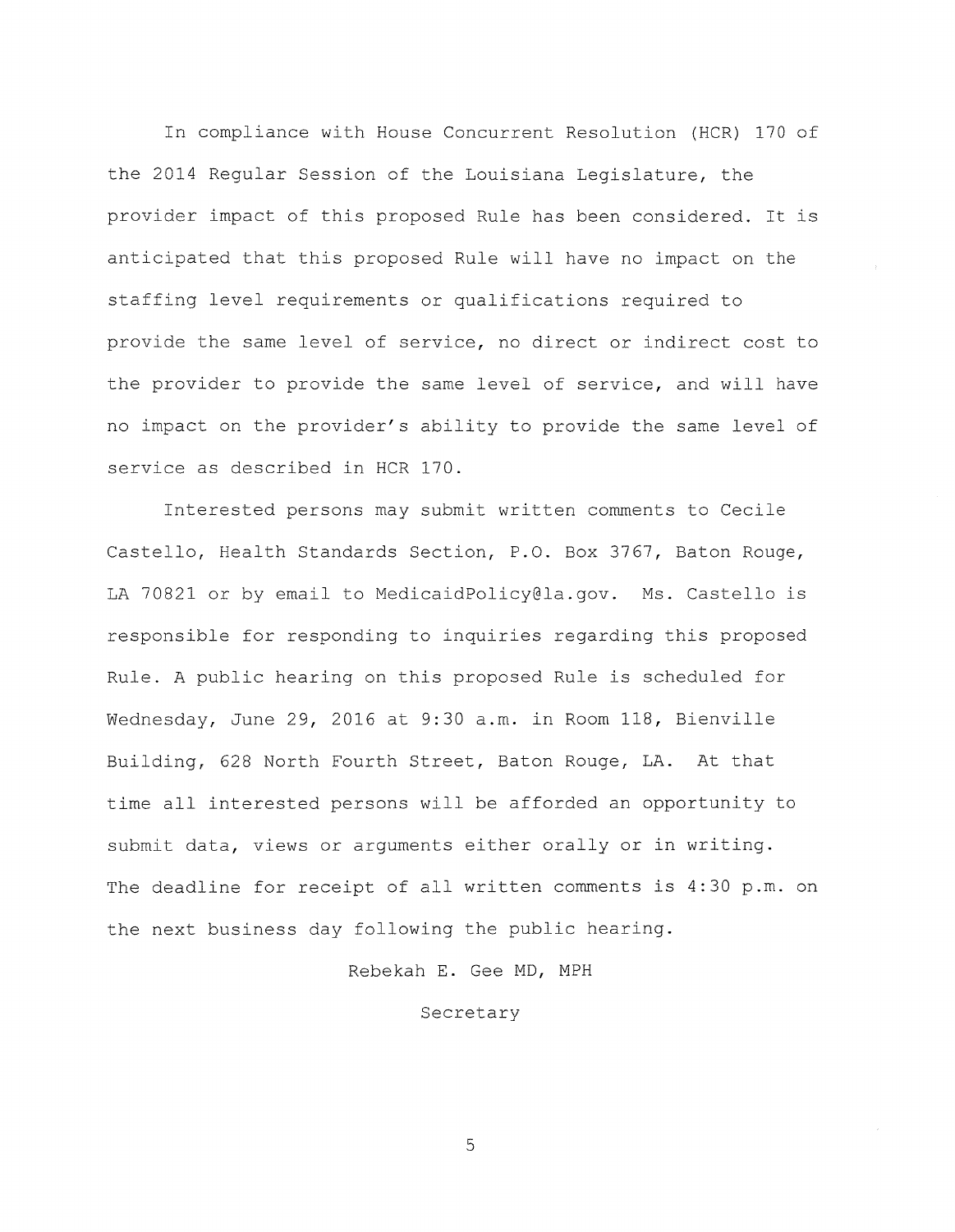| Person<br>Preparing<br>Phone: | Statement: Cedric E Clark<br>$342 - 2339$ | Dept.:<br>Office: | Health and Hospitals<br>Bureau of Health Services<br>Financing |
|-------------------------------|-------------------------------------------|-------------------|----------------------------------------------------------------|
| Return<br>Address:            | P.O. Box 91030<br>Baton Rouge, LA         | Rule Title:       | Facility Need Review<br>Major Alterations                      |

Date Rule Takes Effect: August 20, 2016

## SUMMARY

In accordance with Section 953 of Title 49 of the Louisiana Revised Statutes, there is hereby submitted a fiscal and economic impact statement on the rule proposed for adoption, repeal or amendment. The following summary statements, based on the attached worksheets, will be published in the Louisiana Register with the proposed agency rule.

I. ESTIMATED IMPLEMENTATION COSTS (SAVINGS) TO STATE OR LOCAL GOVERNMENTAL UNITS (SUMMARY)

*It is anticipated that the implementation of this proposed rule will have*  no *programmatic fiscal impact to the state other than the cost of promulgation for FY 15-16. It is anticipated that \$540 (SGF) will be expended* in *FY 15-16 for the state's administrative expense for the promulgation of this proposed rule* and *the final rule.* 

II. ESTIMATED EFFECT ON REVENUE COLLECTIONS OF STATE OR LOCAL GOVERNMENTAL UNITS (Summary)

It is anticipated that the implementation of this proposed rule will not *affect federal revenue collections* since *the licensing fees,* in *the same*  amounts, *will* continue *to be collected.* 

III. ESTIMATED COSTS AND/OR ECONOMIC BENEFITS TO DIRECTLY AFFECTED PERSONS OR NON-GOVERNMENTAL GROUPS (Summary)

*This proposed Rule* amends *the provisions governing the Facility Need Review (FNR) program* in *order to provide exceptions pertaining to the expiration of FNR approvals for beds that are* delicensed and *decertified when facilities undergo major alterations. It is anticipated that the implementation of this proposed rule will have* no economic *costs, but will be beneficial to* nursing *facilities, ICFs/ID or Level IV ARCPs by allowing them to temporarily inactivate a* certain *number of licensed beds while the facility undergoes major alterations without having to undergo the FNR process again when the beds are placed back* into *use.* 

IV. ESTIMATED EFFECT ON COMPETITION AND EMPLOYMENT (Summary)

*This rule has* no known *effect* on *competition* and *employment.* 

Coule Cast lll

or Designee

Cecile Castello, Health Standards Section Director Typed name and Title of Agency Head or Designee

Agency Head or Designee<br>DHA/BASF Budget Head

 $05/10/16$ 

 $\frac{5}{\sqrt{10}}$ 

or Designee

Evan Brasser 1, Steff Linector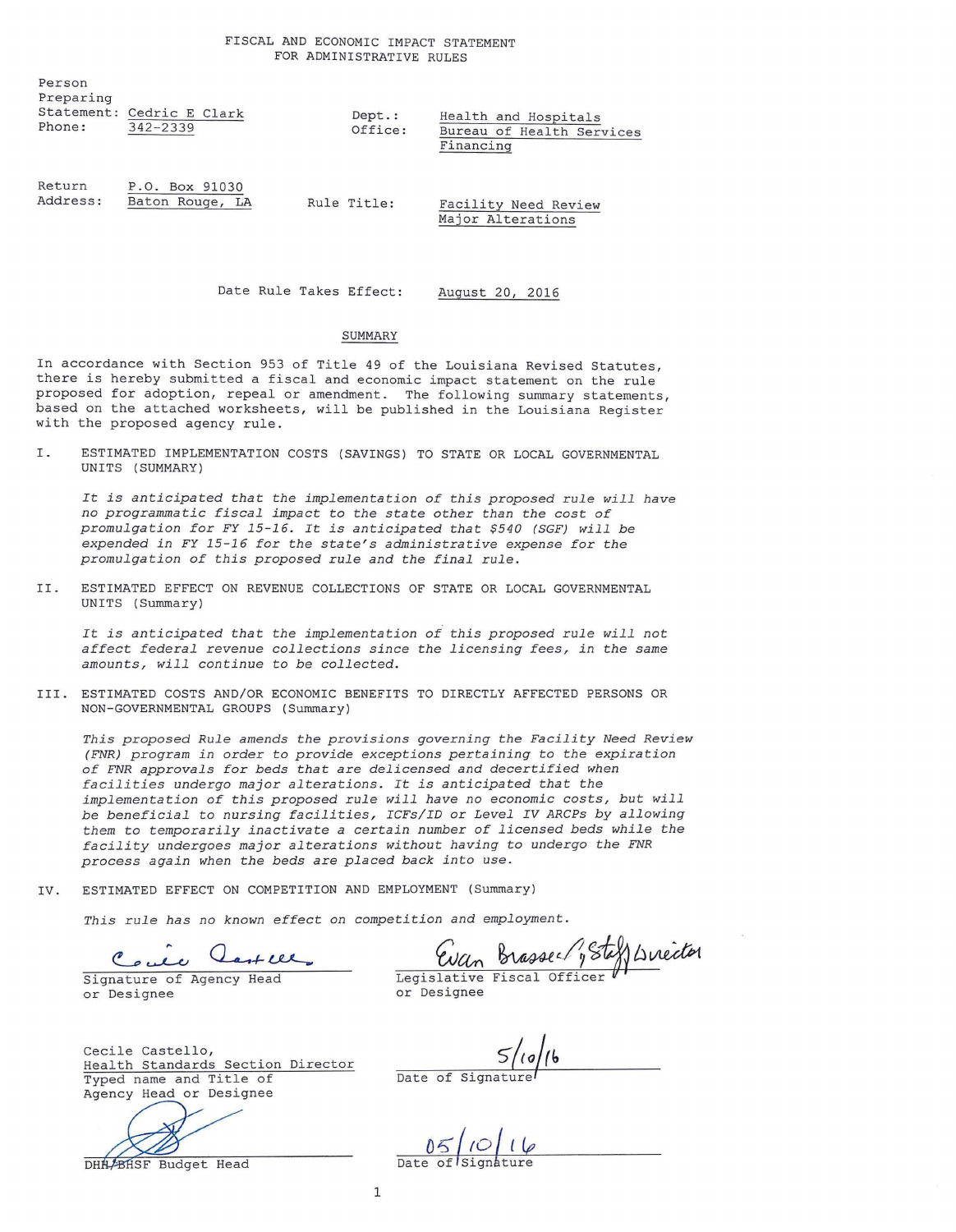## FISCAL AND ECONOMIC IMPACT STATEMENT FOR ADMINISTRATIVE RULES

The following information is required in order to assist the Legislative Fiscal Office in its review of the fiscal and economic impact statement and to assist the appropriate legislative oversight subcommittee in its deliberations on the proposed rule.

A. Provide a brief summary of the content of the rule (if proposed for adoption or repeal) or a brief summary of the change in the rule (if proposed for amendment) . Attach a copy of the notice of intent and a copy of the rule proposed for initial adoption or repeal (or, in the case of a rule change, copies of both the current and proposed rules with amended portions indicated).

*This proposed Rule amends the provisions governing the FNR program in order to provide exceptions pertaining to the expiration of facility need review approvals for beds that are de-licensed and decertified when facilities undergo major alterations.* 

B. Summarize the circumstances that require this action. If the action is required by federal regulations, attach a copy of the applicable regulation.

*The Department of Health and Hospitals, Bureau of Health Services Financing amended the provisions governing the Facility Need Review Program (FNR) in order to remove outpatient abortion facilities from the FNR process and to correct the formatting of §12503 as a result of the promulgation of a January 20, 2015 Rule governing the FNR process (Louisiana Register, Volume 41, Number 10). The department has now determined that it is necessary to amend the provisions governing the FNR program in order* to *provide exceptions pertaining* to *the expiration of facility need review approvals for beds that are de-licensed and decertified ;vhen facilities undergo* major *alterations.* 

- C. Compliance with Act 11 of the 1986 First Extraordinary Session.
	- (1) Will the proposed rule change result in any increase in the expenditure of funds? If so, specify amount and source of funding.

*No. It is anticipated that the implementation of this proposed rule will have no programmatic fiscal impact to the state other than the cost of promulgation for FY 15-16. It is anticipated that \$540 will be expended in FY 15-16 for the state's administrative expense for the promulgation of this proposed rule and the final rule.* 

- (2) If the answer to (1) above is yes, has the Legislature specifically appropriated the funds necessary for the associated expenditure increase?
	- $(a)$ If yes, attach documentation.
	- (b) If no, provide justification as to why this rule change should be published at this time.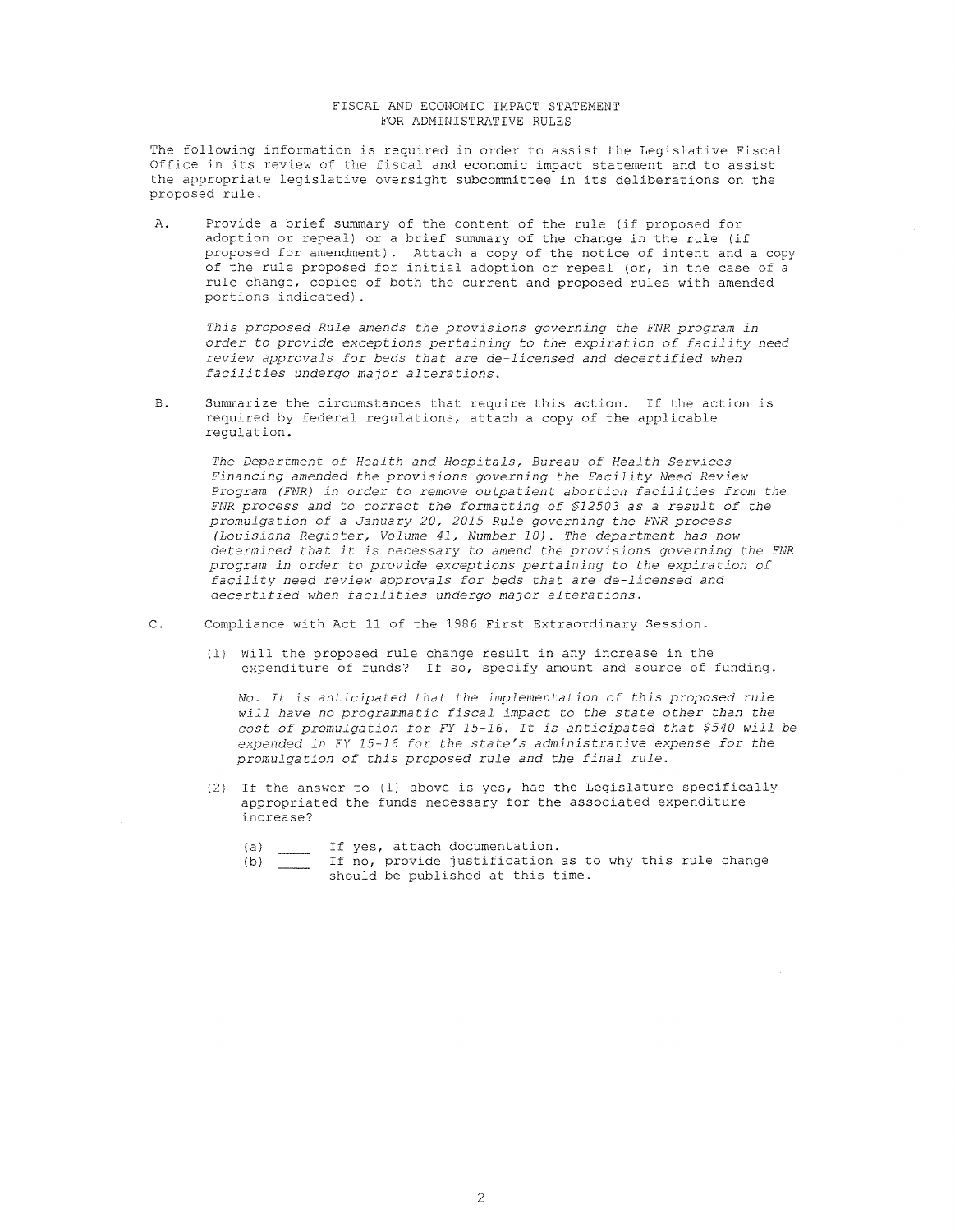## FISCAL AND ECONOMIC IMPACT STATEMENT WORKSHEET

## I. A. COST OR SAVINGS TO STATE AGENCIES RESULTING FROM THE ACTION PROPOSED

1. What is the anticipated increase or (decrease) in cost to implement the proposed action?

| COST                         | FY 15-16 | FY 16-17 | FY 17-18 |
|------------------------------|----------|----------|----------|
| PERSONAL<br><b>SERVICES</b>  |          |          |          |
| OPERATING<br><b>EXPENSES</b> | \$540    | \$0      | \$0      |
| PROFESSIONAL<br>SERVICES     |          |          |          |
| OTHER CHARGES                |          |          |          |
| REPAIR & CONSTR.             |          |          |          |
| POSITIONS (#)                |          |          |          |
| TOTAL                        | \$540    | \$0      | \$0      |

2. Provide a narrative explanation of the costs or savings shown in "A.1.", including the increase or reduction in workload or additional paperwork (number of new forms, additional documentation, etc.) anticipated as a result of the implementation of the proposed action. Describe all data, assumptions, and methods used in calculating these costs.

*In FY 15-16, \$540 will be spent for the state's administrative expense for promulgation of this proposed rule and the final rule.* 

| Source                    | FY 15-16 | $FY 16-17$ | FY 17-18 |
|---------------------------|----------|------------|----------|
| STATE GENERAL<br>FUND     | \$540    | \$0        | \$0      |
| SELF-<br><b>GENERATED</b> |          |            |          |
| FEDERAL FUND              | \$0      | \$0        | \$0      |
| OTHER<br>(Specify)        |          |            |          |
| Total                     | \$540    | \$0        | \$0      |

3. Sources of funding for implementing the proposed rule or rule change.

4. Does your agency currently have sufficient funds to implement the proposed action? If not, how and when do you anticipate obtaining such funds?

*Yes, sufficient funds are available to implement this rule.* 

- B. COST OR SAVINGS TO LOCAL GOVERNMENTAL UNITS RESULTING FROM THIS PROPOSED ACTION.
- 1. Provide an estimate of the anticipated impact of the proposed action on local governmental units, including adjustment in workload and paperwork requirements. Describe all data, assumptions and methods used in calculating this impact.

This proposed rule has no known impact on local governmental units.